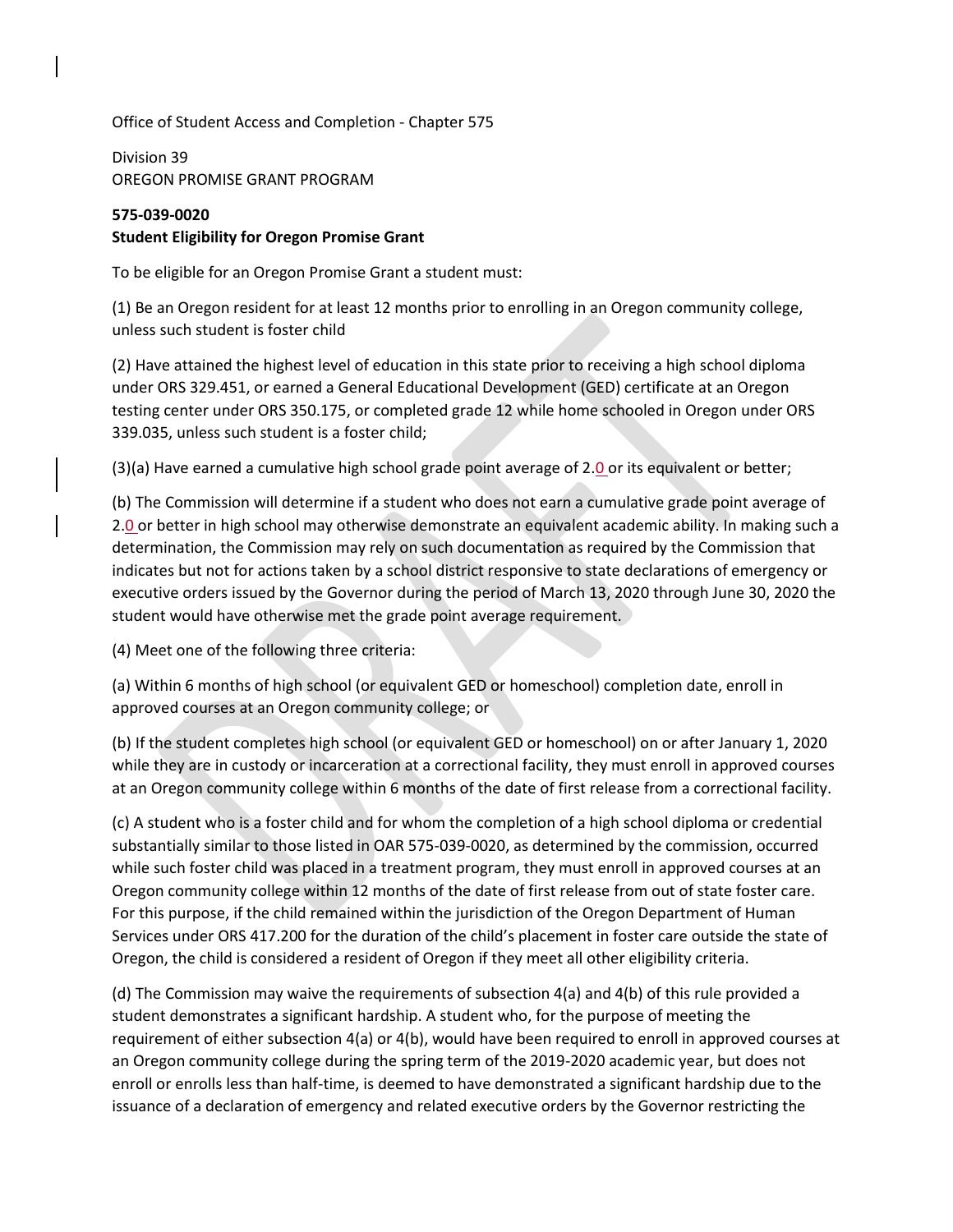operations of Oregon community colleges, and shall retain eligibility to receive a grant if the student meets or receives any applicable waivers for all other requirements and enrolls in approved courses at an Oregon community college no later than the fall term of the 2020-2021 academic year.

(5) Have completed a Free Application for Federal Student Aid (FAFSA), if eligible to file the application, and accepted all state and federal grant aid offered; and

(6) Have not completed more than 90 credit hours, or the equivalent, at a post-secondary institution of education or a curriculum, degree or program.

## **Statutory/Other Authority:** ORS 341.522 **Statutes/Other Implemented:** ORS 341.522 **History:**

OSAC 3-2020, amend filed 12/16/2020, effective 12/16/2020 OSAC 1-2020, temporary amend filed 04/10/2020, effective 04/10/2020 through 10/06/2020 OSAC 7-2019, amend filed 12/17/2019, effective 12/17/2019 OSAC 2-2016, f. & cert. ef. 4-21-16

## **575-039-0060 Oregon Promise Grant Amount**

(1) The total amount of an Oregon Promise Grant award will be based on the number of credit hours in approved courses that the student attempts each term. For each academic term, the student's grant award will be reduced by the amount received in state and federal grants.

(2) The maximum grant award available to an eligible a student for a full academic year will be an amount that equals:

(a) No less than \$2,000 or the actual cost of tuition, whichever is less; and

(b) No more than the average cost of tuition at a community college in this state, as determined by the office, or the actual cost of tuition, whichever is less.

(3) Beginning with awards issued for the 2023-2024 academic year, the minimum award amount will be adjusted each academic year for inflation based on the increase of the average cost of tuition at an Oregon community college.

(4) Grant award amounts will be prorated for a student who is enrolled in approved courses for a sufficient number of credit hours to be considered enrolled at least a half-time but less than full time.

(5) Cost calculations each academic term shall include only the amount of tuition charged to the student for credits attempted. Fees will not be included.

**Statutory/Other Authority:** ORS 341.522 **Statutes/Other Implemented:** ORS 341.522 **History:** OSAC 3-2020, amend filed 12/16/2020, effective 12/16/2020 OSAC 7-2019, amend filed 12/17/2019, effective 12/17/2019 OSAC 2-2016, f. & cert. ef. 4-21-16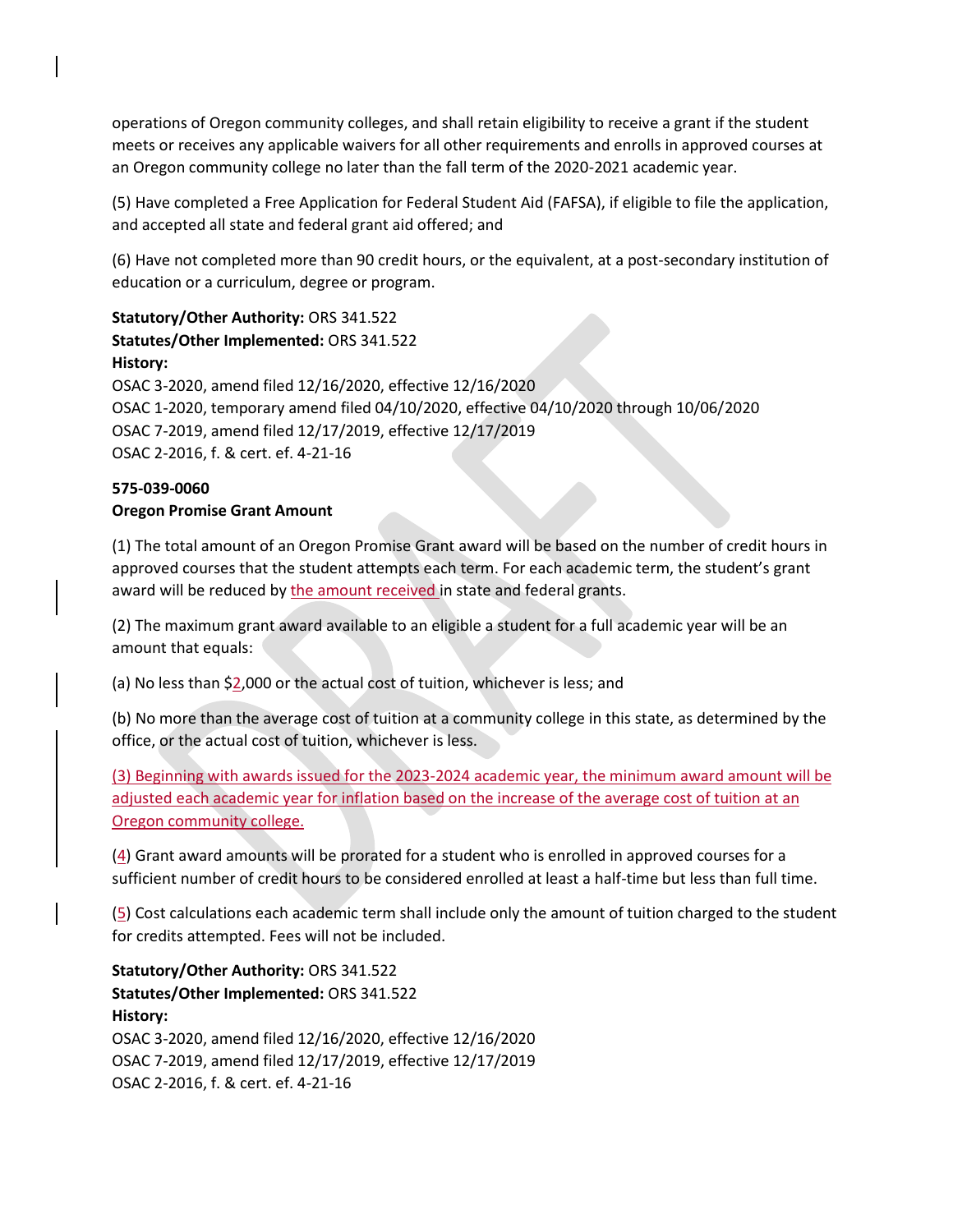## **575-039-0070 Conditions of Award**

(1) In order to remain eligible for an Oregon Promise award, continuing students must:

(a) Maintain a cumulative grade point average of 2.5 or better each term for which the student receives the grant.

(b) Make satisfactory academic progress in an approved program, as defined by the institution in accordance with federal Title IV regulations and guidelines.

(c) Enroll for a sufficient number of credits to be considered at least a half-time student, except that the Commission may waive the requirement that a student enroll for terms beginning or ending while a state or local declaration of emergency and related executive orders by the Governor restricting the operations of Oregon community colleges are in effect, as determined by the Commission.

(2) A student continues to remain eligible to receive an Oregon Promise Grant until the student has completed more than 90 credit hours attempted at an eligible Oregon community college, or the equivalent at a postsecondary institution of education, including those postsecondary credit hours attempted while the student is enrolled in high school.

(3) The Commission may deny renewal of an award to any student failing to make satisfactory academic progress as defined by the institution.

(4) No Oregon Promise Grant shall be made to any student enrolled in a course of study required for and leading to a degree in theology, divinity, or religious education.

(5) An Oregon Promise Grant recipient shall sign a statement of Selective Service Registration Compliance in conformity with the requirements of Title IV student aid programs, if applicable.

(5) An Oregon Promise Grant recipient must be enrolled in an eligible program as defined by the Commission.

(6) A student who fails to maintain a cumulative grade point average of 2.5 or better during each term for which the student has received a grant may request that the requirement be waived by the office according to rules adopted by the Commission.

(7) Notwithstanding any other provisions that provide for a waiver process, a student that fails to meet the requirements of subsections (1)(a) or who fails to meet the requirement of ORS 341.522(6)(a)(D) related to a first-year experience may remain eligible to receive an award in the following term if the student is unable to meet the requirement due to state declarations of emergency or executive orders issued by the Governor during the Spring Term of the 2019-20 academic year.

**Statutory/Other Authority:** ORS 341.522 **Statutes/Other Implemented:** ORS 341.522 **History:** OSAC 3-2020, amend filed 12/16/2020, effective 12/16/2020 OSAC 1-2020, temporary amend filed 04/10/2020, effective 04/10/2020 through 10/06/2020 OSAC 7-2019, amend filed 12/17/2019, effective 12/17/2019 OSAC 2-2016, f. & cert. ef. 4-21-16